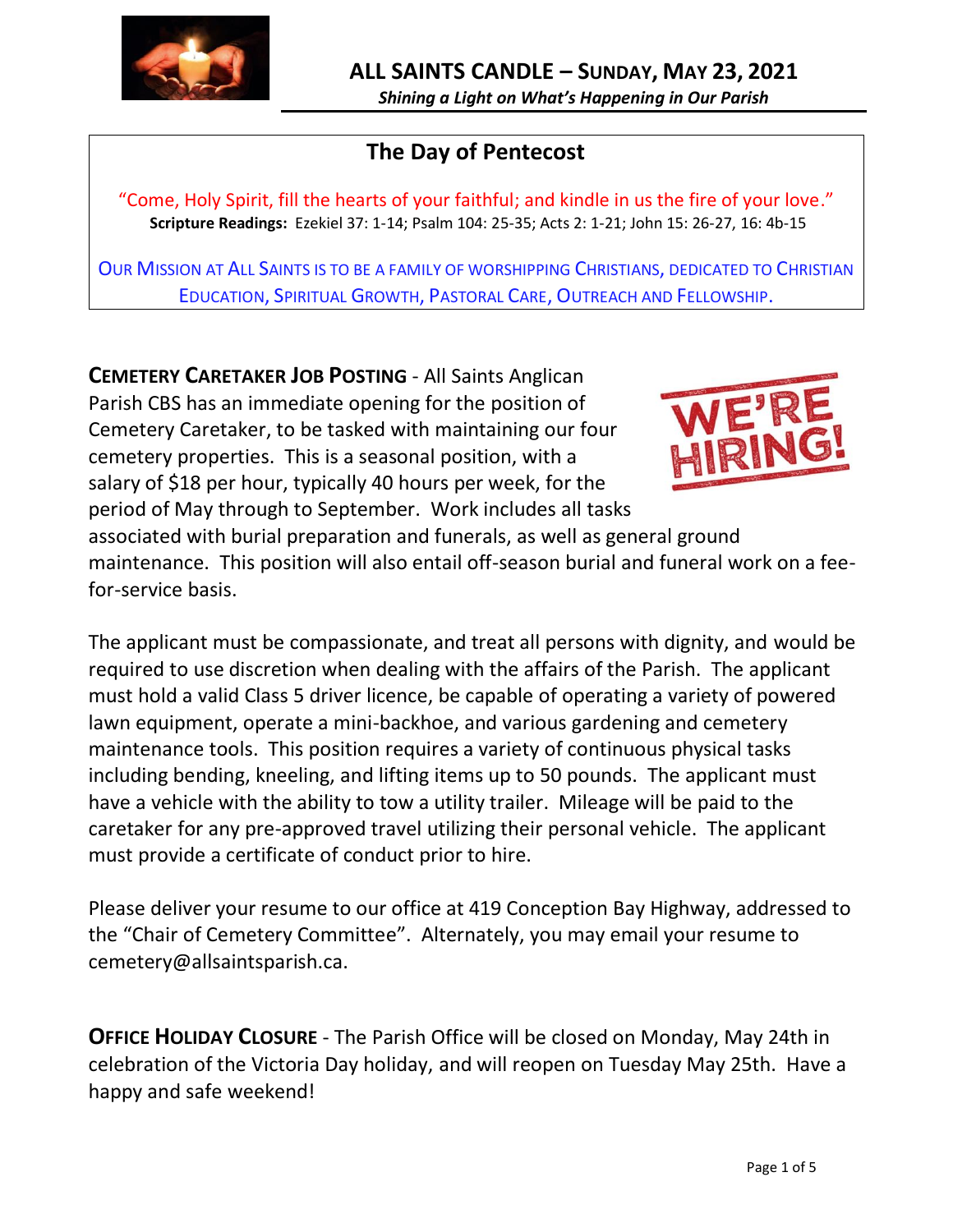## **TURKEY COLD-PLATE TAKEOUT DINNERS -** Our All Saints ACW team will be



selling *Turkey Cold Plates and Dessert* on Thursday, **May 27th** in our downstairs Parish Hall. Cost is just \$12 per plate, which must be paid for by cash or cheque only.

You can place your order by calling *Enid at 682-9367, Dot at* 

*834-5052, or Barb at 834-4795*. The deadline for placing your orders will be May 24th. Orders may be picked up in the downstairs Parish Hall auditorium between 11:30am and 1:30pm on May 27th.

**ONLINE SILENT AUCTION** - The All Saints Parish Finance Team are excited to give you a heads-up invitation to participate in our first ever *Online Silent Auction*. This Auction is expected to be an exciting bit of fun for all, and at the same time you can help us raise a little money during these challenging COVID times. The Auction will be held during the week of June 14th - 18th*,* and there will be more details to follow shortly.



We are seeking any-and-all donations you might wish to share, and they will be accepted at the Parish Hall on Saturday, June12th. In keeping with Diocesan policy, we ask that donations not include alcohol or tobacco products. Suggested donation ideas include: gift cards, baked goods, knitted items, soft drinks, crafts, clothing – essentially anything, no matter how big or how small.

For more immediate details, please contact Joanne Simfukwe via email at [joannesimfukwe@gmail.com](mailto:joannesimfukwe@gmail.com) or you may text or call her at 682-8103. Alternatively, you may also contact any of our Vestry members to arrange your donation.



**ACW HOMEMADE QUILT LOTTERY** - Our ACW ladies are holding a ticket lottery on a beautiful quality *Hand-Made Quilt*, valued at \$500. There were only 1000 tickets available, which sold for just \$1 each, and we are delighted to tell you they have all been sold.

Thank you so very much for your kind support, and if you have any questions please contact *Enid at 682-9367, Dot at 834-5052, or Barb at 834-4795*. As part of our Fall Fair activities, the lucky ticket will be drawn on Thursday, *October 14, 2021*. We ask that if you can, please support the wonderful ministry of these hard-working ladies.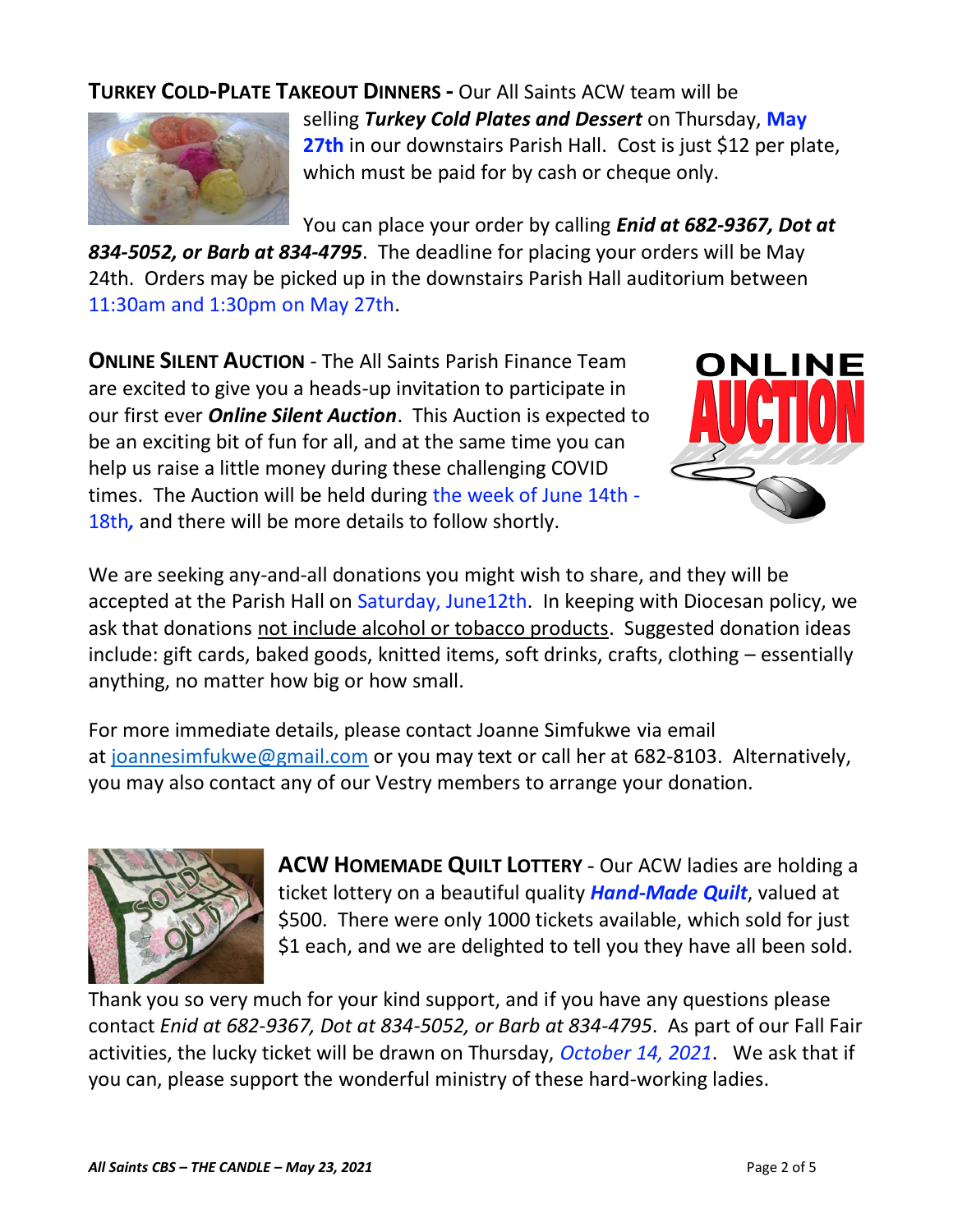**DO WE HAVE YOUR EMAIL ADDRESS?** - Now, more than ever, email is becoming one of the safest and quickest ways for our Parish to keep you informed. If we do not already have you email address on file, and you are not regularly receiving our bulletins and information updates, we would love for your to provide it to us. Please email it to [communications@allsaintsparish.ca,](mailto:communications@allsaintsparish.ca?subject=eMail%20Address%20Update) or simply [click here](http://allsaintsparish.ca/email_updates) to complete our online registration form.

**PRE-RECORDED SERVICES ARE NOW ONLINE** – In our efforts to keep you up to date with all that is happening in our Parish, please visit our website at [allsaintsparish.ca,](http://allsaintsparish.ca/) or simply [click here](http://allsaintsparish.ca/recorded-church-services) to view our pre-recorded services.

**ALL SAINTS IS OPEN FOR LIVE SERVICES –** We have resumed live services in our Church, and we ask that you take the time to read the complete Diocesan guidelines by clicking [here.](http://allsaintsparish.ca/document_library/COVID-19/210324%20COVID-19%20Revised%20Alert%20Level%202%20effective%20March%2027%202021.pdf) Below is brief summary:

- Our Parishes has resumed operations based on February 01, 2021 version of the "Many Members - [One Body" \(MMOB\)](https://anglicanenl.net/home/wp-content/uploads/2021/02/Many-Members-One-Body-February-2021.pdf) guidelines document. This includes meetings of Vestry, ACW, Men's Fellowship, Bible Study, etc…
- All attendees MUST pre-register for ANY gathering. You may do so online by [clicking here,](http://allsaintsparish.ca/covid-pre-registration-form) or you may call our Parish Office at 834-4501
- The maximum capacity at indoor gatherings is 100
- People may share a pew with any of their 20 consistent close contacts
- Masks must be worn at all times at all indoor gatherings, except to consume the Eucharist, or by a speaker or solo performer.
- During a 60-minute service, there can only be a maximum of 30 minutes of singing by a soloist or choir. The congregation is only permitted to sing one hymn, which must be just prior to exiting.
- Virtual or curb-side drop-off fundraising may resume with a maximum of 50 volunteers in the building

**2021 CHURCH OFFERTORY ENVELOPES** - Because all Churches and buildings currently must remain closed to the general public, if you have not yet picked up your 2021 offertory envelopes, please continue using those from 2020, and simply place them in our mail drop-slot, which is located at the top of the stairs, just to the left of the main entrance of our Parish Hall. If you do not have



any envelopes, please simply use a plain white envelope, and write your name and envelope number (if you know it) on the outside, and then drop it in the drop-slot.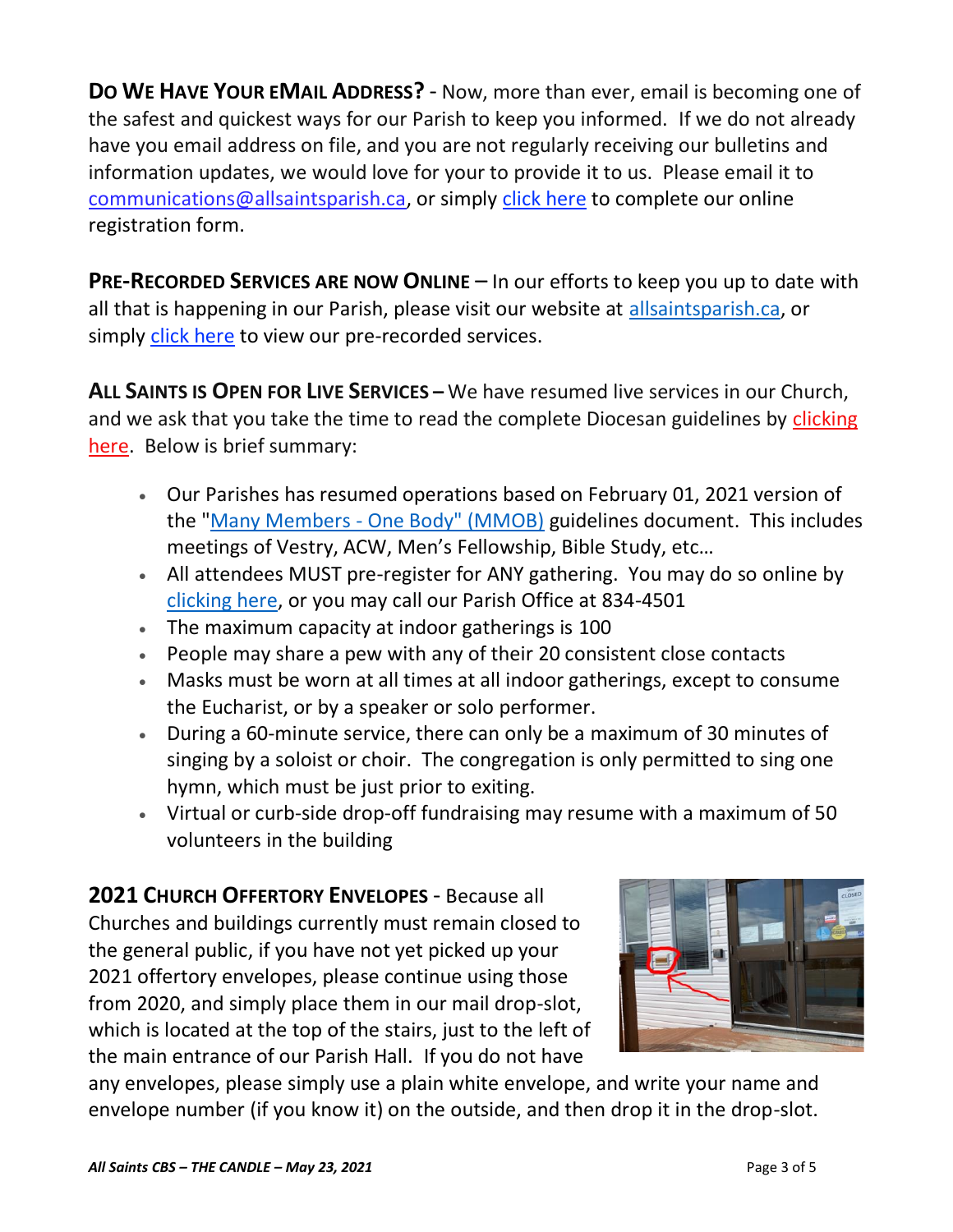You may also e-Transfer your offering using your banking or credit union eInterac service simply by emailing it to [donations@allsaintsparish.ca.](mailto:donations@allsaintsparish.ca) And of course, we always encourage you to consider signing up for our eGivings program which automatically deposits your offering at whatever interval you choose and are comfortable with. Please [click here](http://allsaintsparish.ca/egiving-online-information-form) to register your eGivings online, or simply go to our website and follow the eGiving notes. If you have [any](https://wfsites-to.websitecreatorprotool.com/870a5dd5.com/Admin/%7BSK_NODEID__22939341__SK%7D) questions, please email your Finance Team at [finance@allsaintsparish.ca,](mailto:finance@allsaintsparish.ca) or call our Office at 834-4501.

**SPONSORING 'THE CANDLE'** - We would like to remind Parishioners and Friends that you may sponsor our weekly bulletin, **'***THE CANDLE***'**, and have it dedicated in memory of a loved one. Your personal tribute will be prominently posted on the Bible graphic located at the top of the front



page, and your kind donation of \$25 would be greatly appreciated. Additionally, you can honor a loved one by posting your favourite picture, along with a memorial verse, and your kind donation of \$50 for this full-page tribute is greatly appreciated. A paper copy of '*THE CANDLE*' is distributed at all Sunday services, and a digital copy is permanently archived on our Parish website at [allsaintsparish.ca](http://allsaintsparish.ca/thecandle.html)



**KIDS CORNER** is our resource area for a variety of Christian Youth Education activities. If you would like to be a part of this exciting Ministry, please let us know by clicking [here.](http://allsaintsparish.ca/index.html#comments) Stay tuned for a new craft activity each Sunday....

**AGM** - Vestry has reinstated the Church Re-Opening Taskforce Team to develop a COVID safe plan to host our Annual General Meeting (AGM). If approved by Vestry, it will then be forwarded to the Diocese for their review, and hopefully their approval. We will keep you advised of any updates. This team will continue their planning utilizing virtual team meetings.

**FLIPPER DINNER** - Topsail United Church Men's Club will be holding a takeout Flipper Dinner on Monday May 24 from 4:30 until 6:00pm. Tickets are \$25 and must be paid for in Advance. No tickets sales at the Door. Tickets are available by calling the church office at 834-4567. Due to COVID-19, social distancing must be maintained during pick up. There will be no ticket sales after May 19.